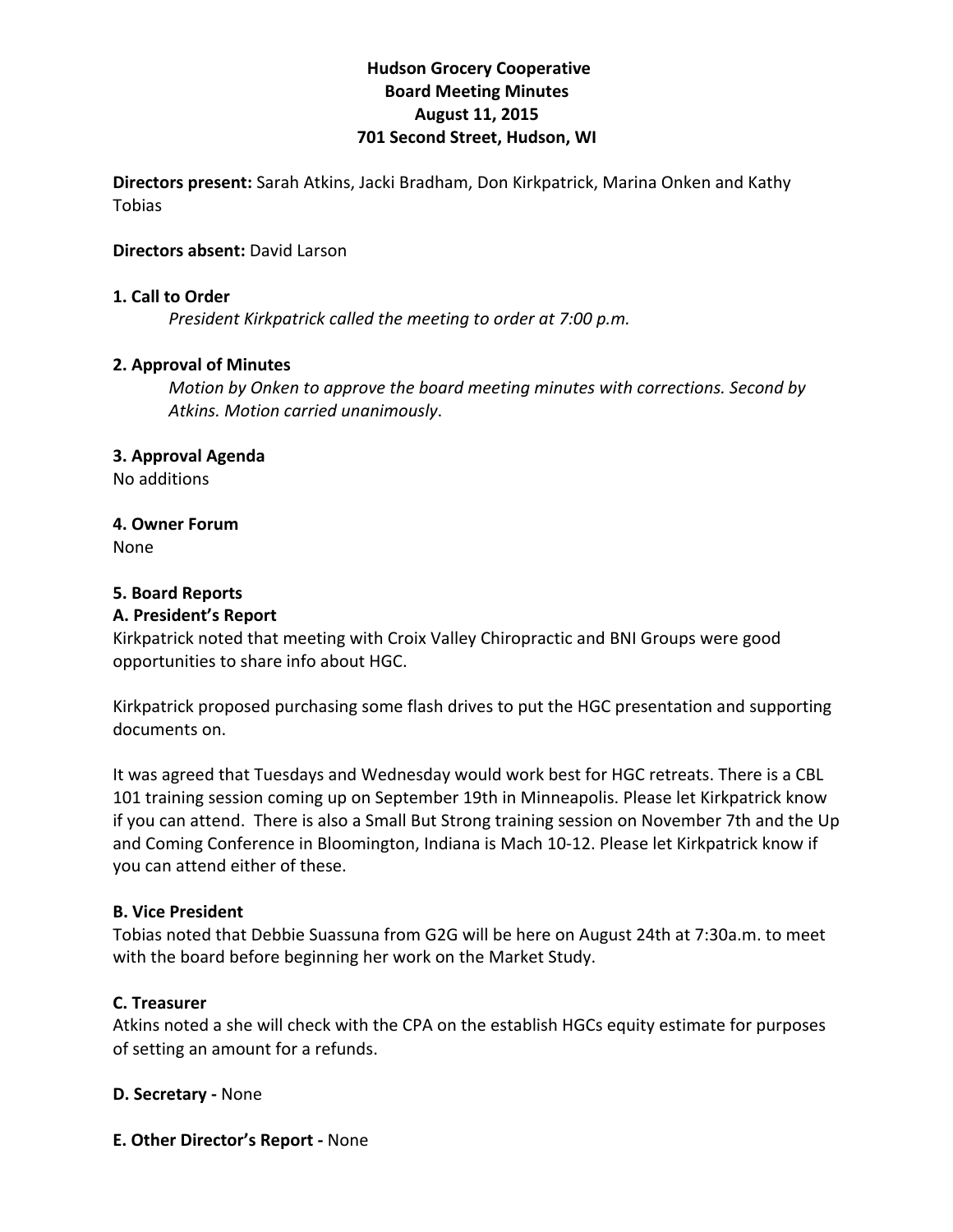## **6.!Old!Business**

### **A.!Docs,!Website!&!Communications**

Kirkpatrick has been organizing the permissions on the docs and folders the Google drive.

After meeting with the board, Christi Cardenas of the Web Peeps is working on revisions to the website.

### **B. Project Management Software**

Onken noted that that the Marketing Committee will be working with the Trello project management software to test how it works. After testing the committee will test Asana software and/or other software and then make a recommendation to the board.

### **C. Stock buyback/reimbursement**

Kirkpatrick will go forward with a form letter for reimbursements to owner who have died or moved out of the area.

Atkins noted that in the past, vacant owner numbers have been reassigned. This is not an issue, other than keeping track of the number's history.

### **D. Steering Committee recommendations to Charters and Articles**

The Steering Committee recommended changing the verbiage of the five committee Charters to read:

"Goals will be set in order to specify the principal work to e focused upon for the upcoming year. Goal and budget setting meetings will occur in January. Annual goals are included in Appendix B."

*Motion by Kirkpatrick to approve steering committees recommended verbiage change to the)Charters.)Second)by)Atkins.)Motion)carried)unanimously*.

It was noted that any resolution to amend the articles of incorporation needs to be approved by 2/3 of the votes cast at member-owner meeting (like the annual meeting) and that a statement of the nature of the amendment needs to be contained in the notice of the meeting. The Board determined that Article III of the Articles (Principal Place of Business and Address) needs to be amended, as 1028 6th St in Hudson is no longer applicable. Sarah Atkins, whose offices are located at 701 2nd St, has agreed to allow the co-op to use this address as the registered address of the co-op until such time as a store has its own location.

#### **7. Committee!Reports**

**A. Fundraising & Finance** – None

## **B.!Ownership &!Volunteer**

Fourteen new HGC ownership applications were presented to the Board.

260 - Cheryl Bell 325 - John Huber 326 - Joyce & Tim Hall 327 - Laurie Bergren 328 - Anne & Holden Xavier 329 - Aethan Hart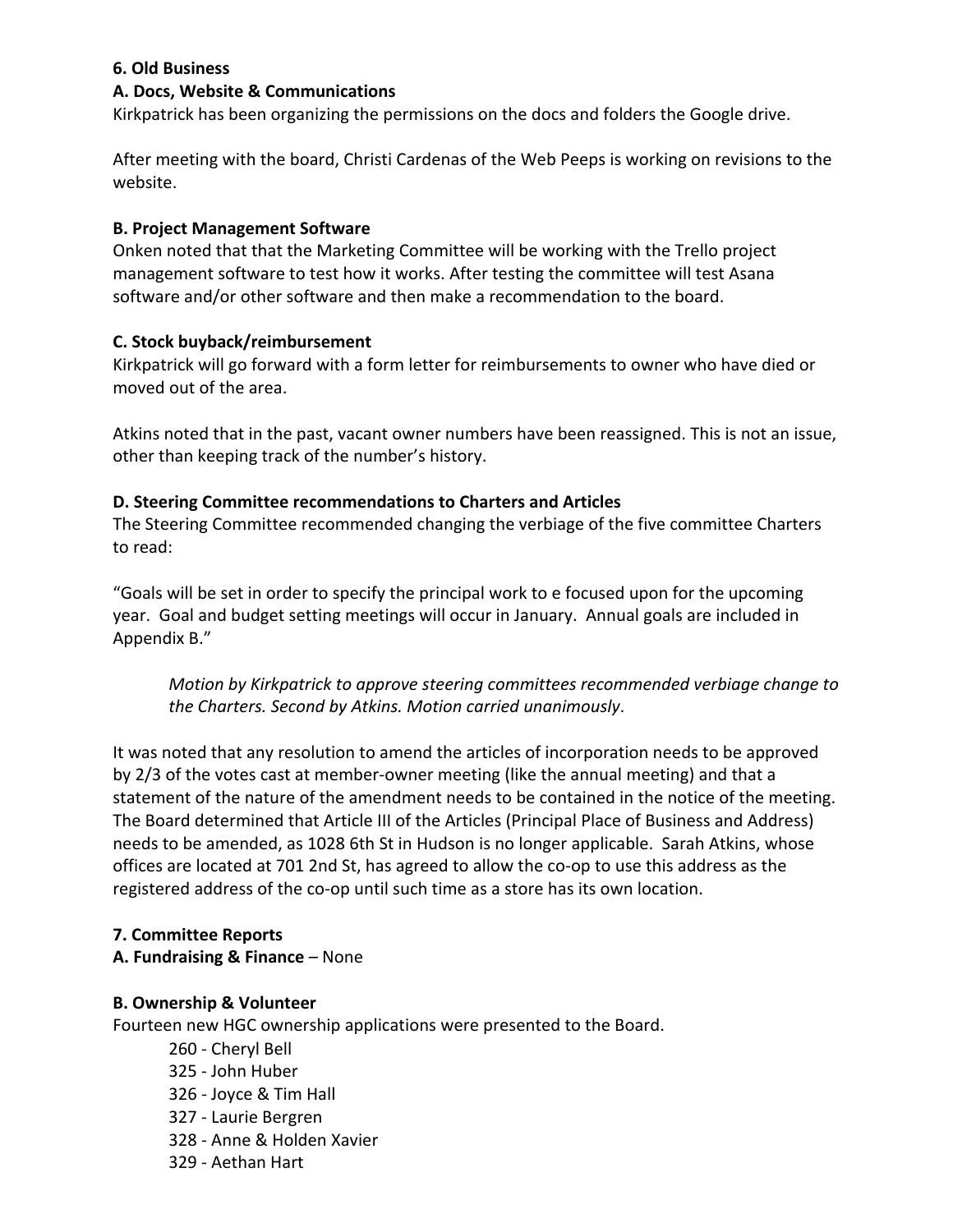- 330 Jill Ewald-Schoen & Gerry Schoen 331 - Jeramy & Jen Page 332 - Barb Wasson 333 - Katie Nelson-Heil 334 - Lynn Colburn & David Hohler 335 - Teresa & Eric J. Wenz
- 336 Nancy Stewart
- 337 Daryl Cooper

*Motion by Tobias to approve 14 new HGC ownership applications. Second by Bradham. Motion carried unanimously.* 

Volunteers are needed for the Pepper Fest Parade. Atkins will distribute an email request for volunteers.

#### **C. Marketing & Communications**

The Red, White & Blue Owner Drive at Postmark had a good turnout.

The Pepper Fest Parade is on August 15. Volunteers will join the RiverFest float and will be handing out HGC flyers.

The Spirit of the St. Croix Art Festival is on September 26 & 27 and HGC will have a booth with a children's art activity of veggie painting. The registration fee is \$250.

The Committee is planning on an ad in the Hudson High School football program again this year. The Hudson Chamber offers ads in their directory for \$179.

The next Owner Drive is set for September 29<sup>th</sup> with a possible location of Mama Maria's in North Hudson.

The Committee is exploring a new event that feature CSAs and local food producers this winter. Atkins and Tobias noted that through their financial planners they each have \$250 that could be used towards this event. It was recommended that it could be a community event and ask attendees to bring-a-can for the food shelf.

#### **D. Steering**

Kirkpatrick noted that committee has set dates for the HGC board candidate's orientation sessions on Thursday evenings September 3rd to October 8th.

Director Larson will not be running for reelection.

**E. Vendor Relations –** None

**8.!New!Business! Upcoming events:** A. Spirit of the St. Croix Art Festival